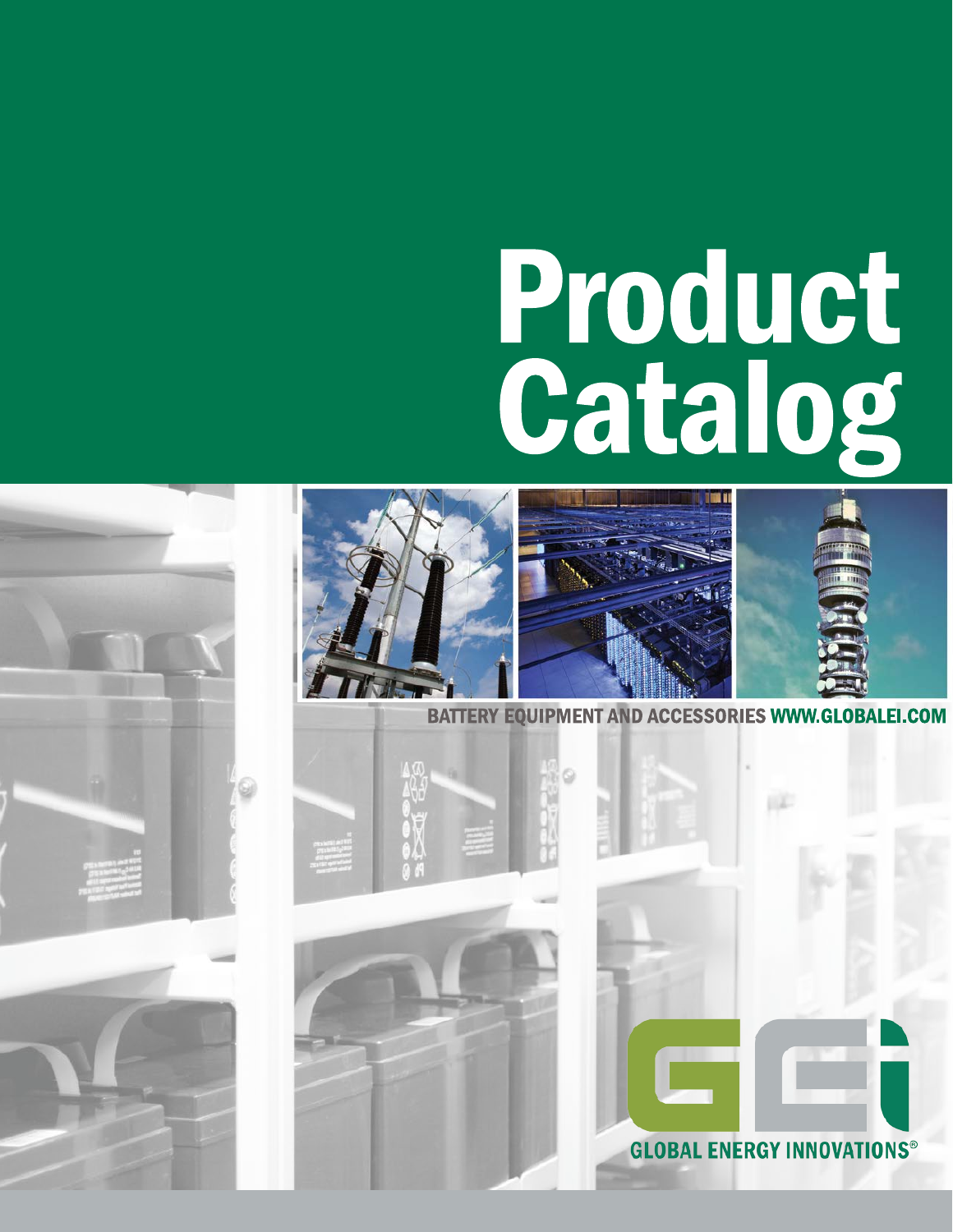## About Us

#### Global Energy Innovations



Global Energy Innovations develops and manufactures precision battery test, monitoring and conditioning equipment and software for the stored energy and electrochemical test and measurement markets.

Located in Santa Clara, California, the core technology team at Global Energy Innovations are electrochemists, electronics designers, design engineers and enterprise software engineers with years of experience in commercializing electrochemical diagnostic and monitoring systems – batteries, sensors, power systems, as well as electrochemical materials development.

The EC-Series™ Handheld ElectroChemical Battery Analyzers and CM-Series™ Continuous Monitoring Systems use CELScan® (Chemical Electrical Layer Scan) algorithms for accurately accessing the health of battery and battery systems. IBMS™ (Intelligent Battery Management System™) battery inventory management enterprise software is used for both presenting the EC-Series™ and CM-Series™ test results and accurately and efficiently managing your battery infrastructure.

Global Energy Innovations' products are used worldwide by mobile telecommunication operators, power generation plants and utilities, uninterrupted power systems operators, automobile manufacturers, industrial battery manufactures and many other battery users.

All of our products are designed and manufactured entirely in the United States of America. We have representatives located globally with trained technical support engineers to assist you with all of our products.

> President and CEO *Kurt Salloux*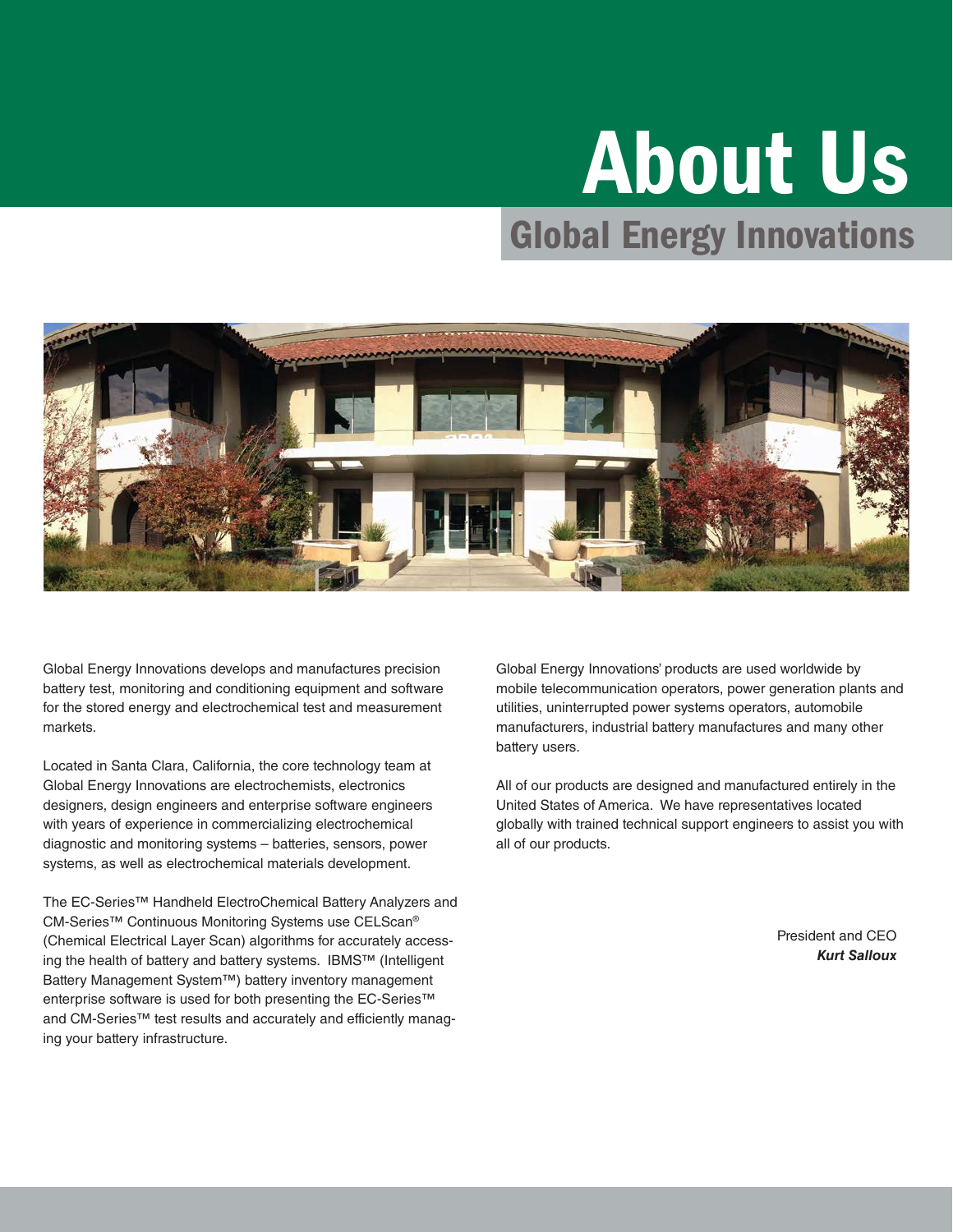## EC-Series

#### ElectroChemical Battery Analyzer



#### *Reduce Cost and Risk*

Battery experts agree, just measuring battery voltage and impedance is not enough. Voltage and impedance are only gross electrical indicators of battery function. Plus, they only provide limited information about battery health and are less than 100% reliable in detecting batteries that are near failure. This increases the cost and risk of battery ownership.

Reduce the cost and risk of ownership by simultaneously measuring both the electrical and chemical properties of batteries. This can be done by measuring:

Sulfation, Dryout, Voltage and Impedance (SDVI)

Battery sulfation and dryout are chemical properties of a battery and are precise, leading indicators of battery health. They provide essential information about when a battery will fail, but more importantly, they show when and how to apply corrective action when caring for batteries to prevent costly downtime, while at the same time extending battery service life.



#### *Measures Battery Chemical and Electrical Properties*



The new EC-Series™ Analyzers (The EC1000™ and EC2000™) are the only ElectroChemical battery analyzers that measures all four ElectroChemical parameters (SDVI) of a battery in a single measurement.

The EC-Series™ Analyzers are able to do this because CELScan® Technology is built in. This is a patented, broadband, swept frequency response analysis technique that accurately measures the ElectroChemical state properties of batteries.

This type of advanced measurement technique has historically only been available in the laboratory because it required large, bench-top, frequency response analyzers which are much larger and greatly more expensive that the EC-Series™ Analyzers.

This technology has finally been put into the palm of your hand. It is easy to use and simple to understand for technicians and engineers. It's an analyzer with break-through performance and speed, unmatched accuracy and repeatability, ElectroChemical CELScan® technology, extreme portability and value pricing for use in the field, on the production line and in the lab.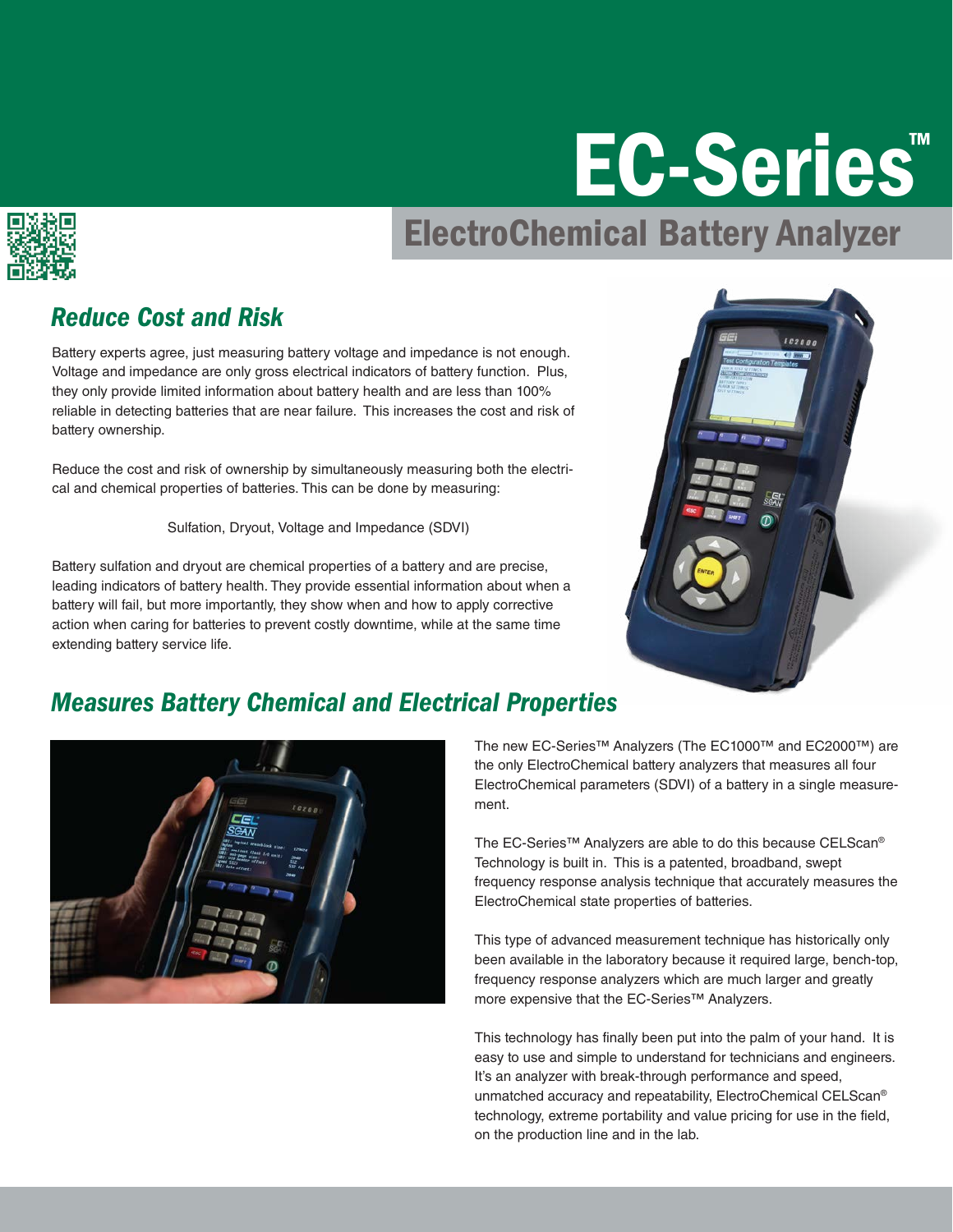

In order to maximize better measurement accuracy and repeatability, the EC-Series™ Analyzers automatically calculate the proper Battery Calibration Factors (Baselines) during testing. Also, during the battery measurements, measurement limits (Alarms), preset by the user, provide automatic Pass, Warning and Fail visual and audible feedback as to the progress in measuring each cell or block in a battery string.

The EC-Series™ Analyzers measure each cell or battery and store the test data for well over 50,000 batteries including string configuration and other site details (16 GB of data) before the data should be downloaded to a computer using IBMS™ (Intelligent Battery Management System™) reporting and archiving (database) software. IBMS™ is a complete, enterprise solution with a free, optional Oracle® database appliance that is compatible with SAP® Crystal Reports and much more.

#### *The EC-Series™ and IBMS™ (Intelligent Battery Management System™) is a Complete Universal Intelligent Battery Test and Management Solution*

*Oracle® Based Enterprise Software Compatible with SAP® Crystal Reports*

Battery test data is stored, analyzed and automatically formatted into a variety of presentation-ready reports using IBMS™ (Intelligent Battery Management System™) reporting and archiving (database) software. With IBMS™, the EC-Series™ Analyzers stay up to date with the latest, new measurement performance features and capabilities. This is because IBMS™ can be configured to automatically download the latest application software and firmware, including new features from Global Energy Innovations' website and install it on the EC-Series™ Analyzer at any time.

The EC-Series™ Analyzers are the only ElectroChemical (CELScan®) battery analyzers available for your complete battery test and management needs.

#### *Key Features*

- Identify more bad batteries before they fail.
- Reduce lost revenue by avoiding system shut down due to battery failures.
- Reduce battery replacement costs by caring for your batteries and not replacing them too soon.
- Reduce or eliminate the need to measure specific gravity.
- Reduce the need for load testing.
- Reduce labor costs by not over testing your batteries.
- Reduce risks to capital and personnel.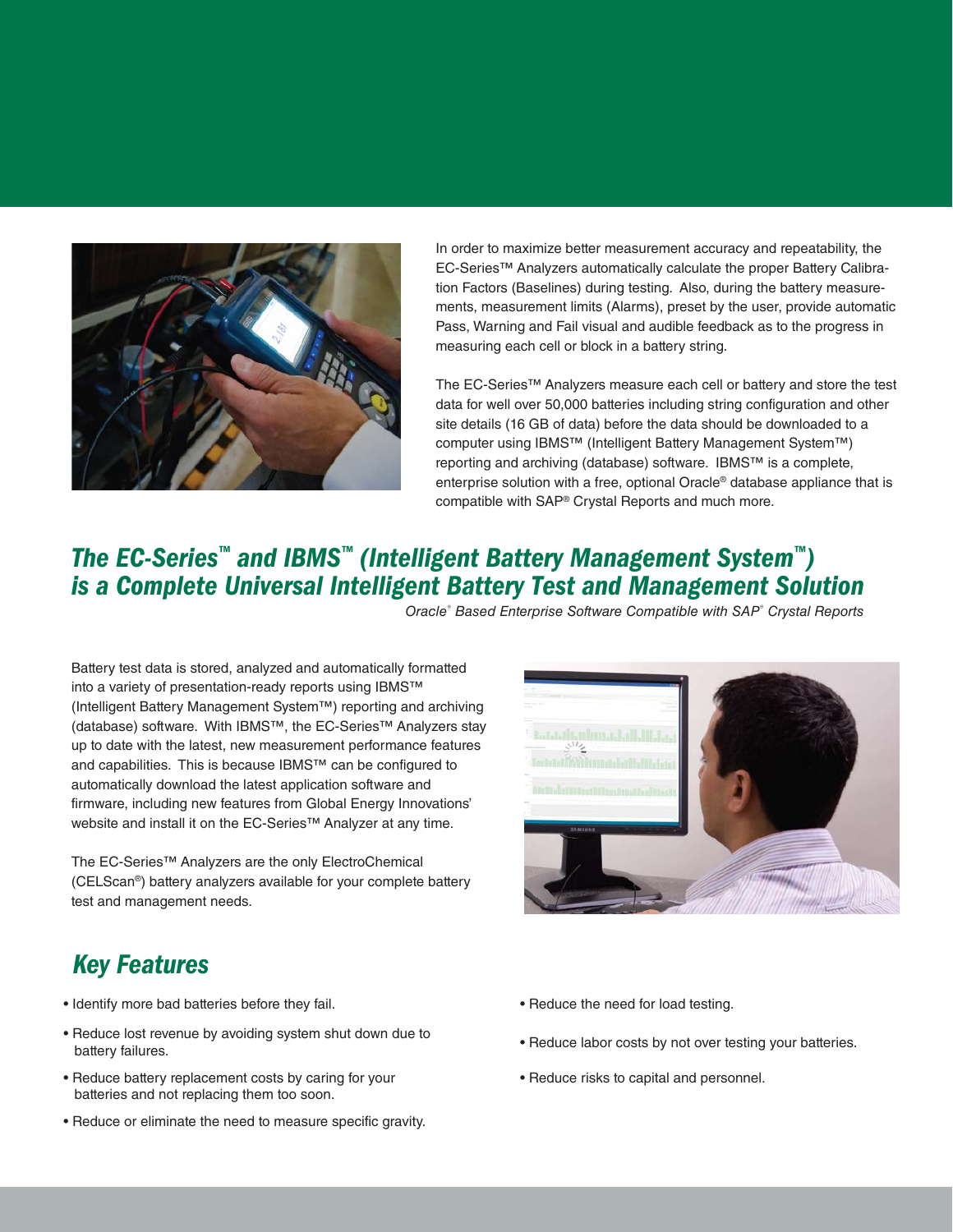## Battery Conditioning System **Dynapulse**®



#### *Eliminate Sulfation Buildup Condition your Lead Acid Batteries*

The patented Dynapulse® 1224 and 3648 Systems both conditions and charges your battery while removing sulfation buildup. The Dynapulse® system safely and quickly eliminates sulfation using our low-frequency battery conditioning method.

When the Dynapulse® is used with our EC-Series Handheld Battery Analyzers, you can accurately monitor the degree of battery desulfation and conditioning before and after running the Dynapulse® system.

**Dynapulse 1224 System** −12 and 24 Volt Batteries **Dynapulse 3648 System** − 36 and 48 Volt Batteries **Dynapulse 248 System (3 and 6 kW)** − 2 to 48 Volt Batteries





#### *Product Features*

- High-impact, low-frequency pulses up to 250 amps quickly break up crystallized sulfate to restore batteries to full service.
- Selectable for 12, 24, 38 and 48 Volt batteries. 24 Volt position with automatic pulse reduction designed for in-vehicle battery conditioning.
- Selection for small (30 60 Amp Hour) and Large (Above 60 Amp Hour) Batteries.
- Simple intuitive controls for easy operation.
- LED indicator for highly sulfated battery.
- Short Circuit and Reverse Polarity detection and protection.
- Robust, heavy-duty construction, portable and ergonomic handle with rugged wheels.
- Reduce labor costs by not over testing your batteries.
- Reduce battery replacement costs by caring for your batteries and not replacing them too soon.
- Reduce lost revenue by avoiding system shut down due to battery failures.
- Reduce risks to capital and personnel.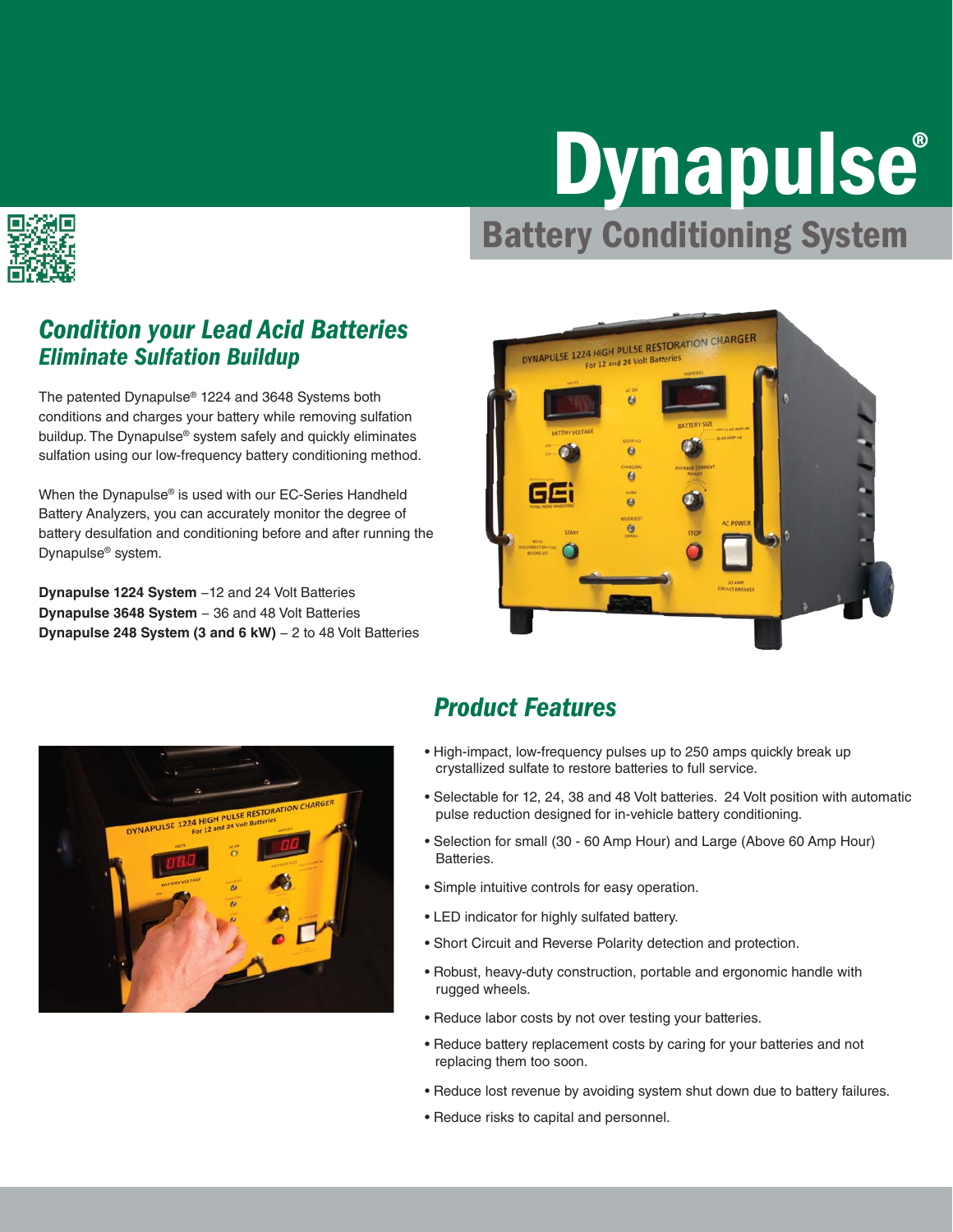## CM-Series



### Continuous Monitoring System

#### *Seamless Continuous Access. From Anywhere.*

The CM-Series™ (CM1000™ and CM2000™) Continuous Monitoring Systems works seamlessly with the EC-Series™ Handheld Battery Analyzer hardware and IBMS™ (Intelligent Battery Management System) Software. Test results may be shared between the two systems – Data from both systems is aggregated into one Enterprise reporting and archiving (database) software. IBMS™ is a complete, enterprise solution with a free, optional Oracle® database appliance compatible with SAP® Crystal Reports and much more.

Since the EC-Series™ Analyzers and the CM-Series CELSender™ Modules can be configured to both report to the same database and run with the same software, inventory management, event handling (alarms), report generation and much more are easily performed. IBMS™ also has a free option to sync your results to the Cloud, where data can be backed up and stored using our secure, Oracle® Cloud-based solution.





#### *Data Aggregator Features*

- 1 to 256 CELSender™ Modules per String with up to 8 Strings per Data Aggregator, Maximum 1024 cells total per Aggregator.
- Voltage: 0 to 900 (± 450 VDC) and Current: 0 to 2500 Amp per String.
- AC Ripple Detection.
- 16 Analog, 4 Digital and 4 Relay Aux. Inputs on Data Aggregator.
- 30 GB Internal Solid State Drive for redundant data backup.
- Ethernet Communication (10/100 Mbps) compatible with RS232, Modbus and others.

#### *Data Aggregator & CELSender™ Module*

The Data Aggregator, receives information from the CELSender™ Modules. Data is processed, stored and transmitted to the IBMS™ enterprise software for processing and reporting.

The Continuous Monitoring, CELSender™ Modules are commanded and controlled by the Data Aggregator, which creates the multifrequency CELScan® signals and performs all impedance, voltage and other testing. The CELSender™ Modules attach to individual cells or batteries and measures voltage, impedance, temperature, as well as the various CELScan® parameters (sulfation, dryout and life fraction).

#### *CELSender™ Features*

- Cell / Battery: Impedance, Voltage, Temperature, Current.
- CELScan® parameters (sulfation, dryout and life fraction).
- Strap Impedance.
- Temperature: Pos. and Neg. Strap plus 6 additional optional locations available (Cells 1 to 6 for 12 V Battery).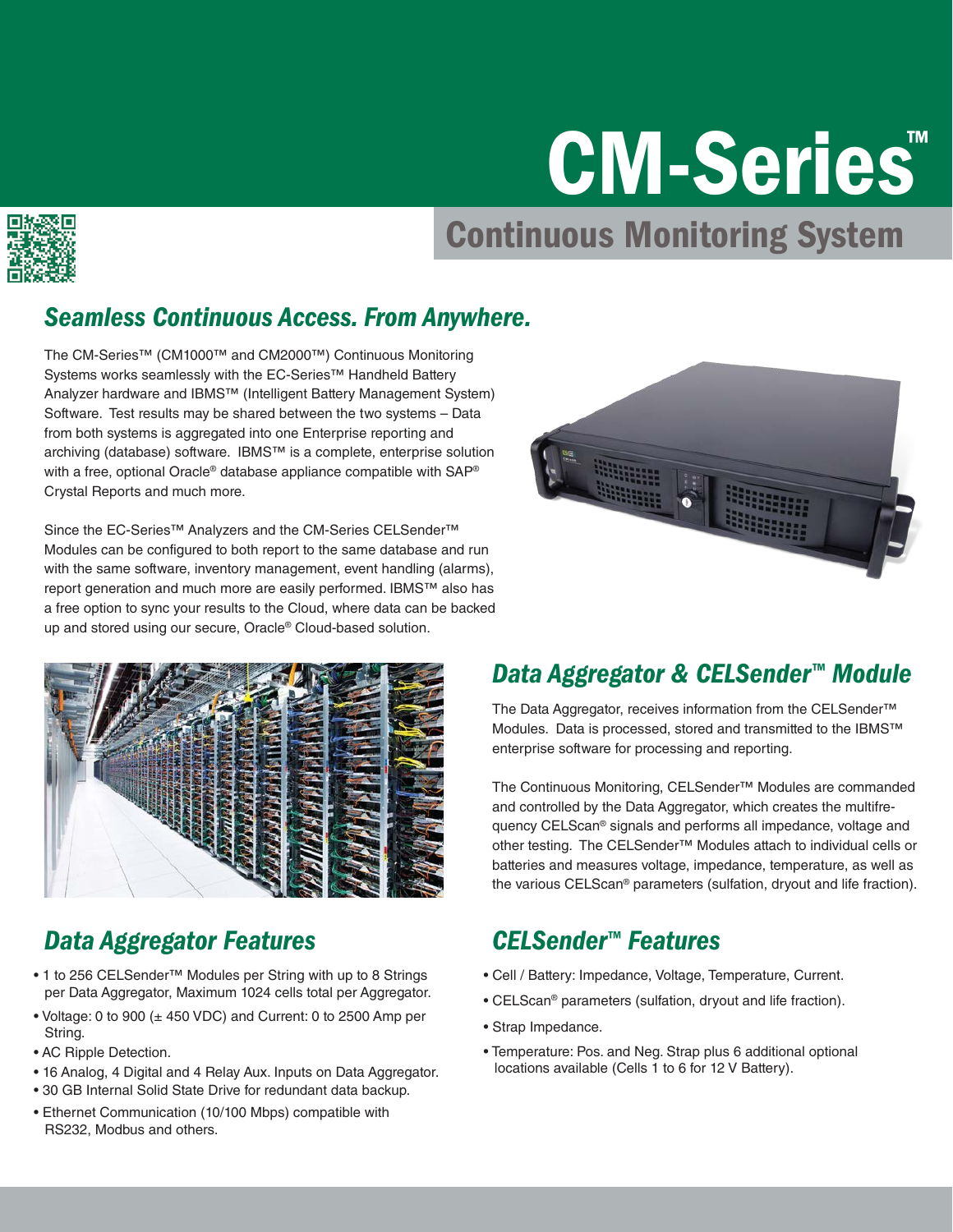



#### Intelligent Battery Management System



#### *A Complete Battery Test and Management Solution*

*Oracle® Based Enterprise Software Compatible with SAP® Crystal Reports*

The EC-Series™ Analyzers and CM-Series™ Systems, combined with IBMS™ (Intelligent Battery Management System) Enterprise Software, is a complete battery testing and management solution. IBMS<sup>™</sup> enables you to review your entire inventory at a glance and immediately identify bad batteries or cells, sort batteries by date and view any test parameter. (All, Impedance, Voltage, Sulfation, Dryout, Temperature, etc.).

IBMS™ is a complete, enterprise solution with a free, optional Oracle® database appliance that is compatible with SAP® Crystal Reports and much more.

For a complete list of IBMS™ and Oracle® database features, please reference the Software Feature List and/or the EC-Series™ Handheld Battery Analyzer and CM-Series™ Continuous Monitoring Datasheets.

#### *System Requirements*

**Processor: Intel Pentium 2.7 GHz or Similar Operating System:** Windows XP, Vista, 7 or 8 **System Memory:** 2 GB RAM minimum (4 GB recommended) **Hard Drive Space:** 200 GB Recommended **Communication:** CD/DVD for Installation (Not required for Digital Download) **Display:** 1600 x 900 pixels recommended

*System Requirements are for a Laptop or PC used to run IBMS™. Hard drive size requirements will vary depending on users selection of Cloud-based storage or local option settings.*

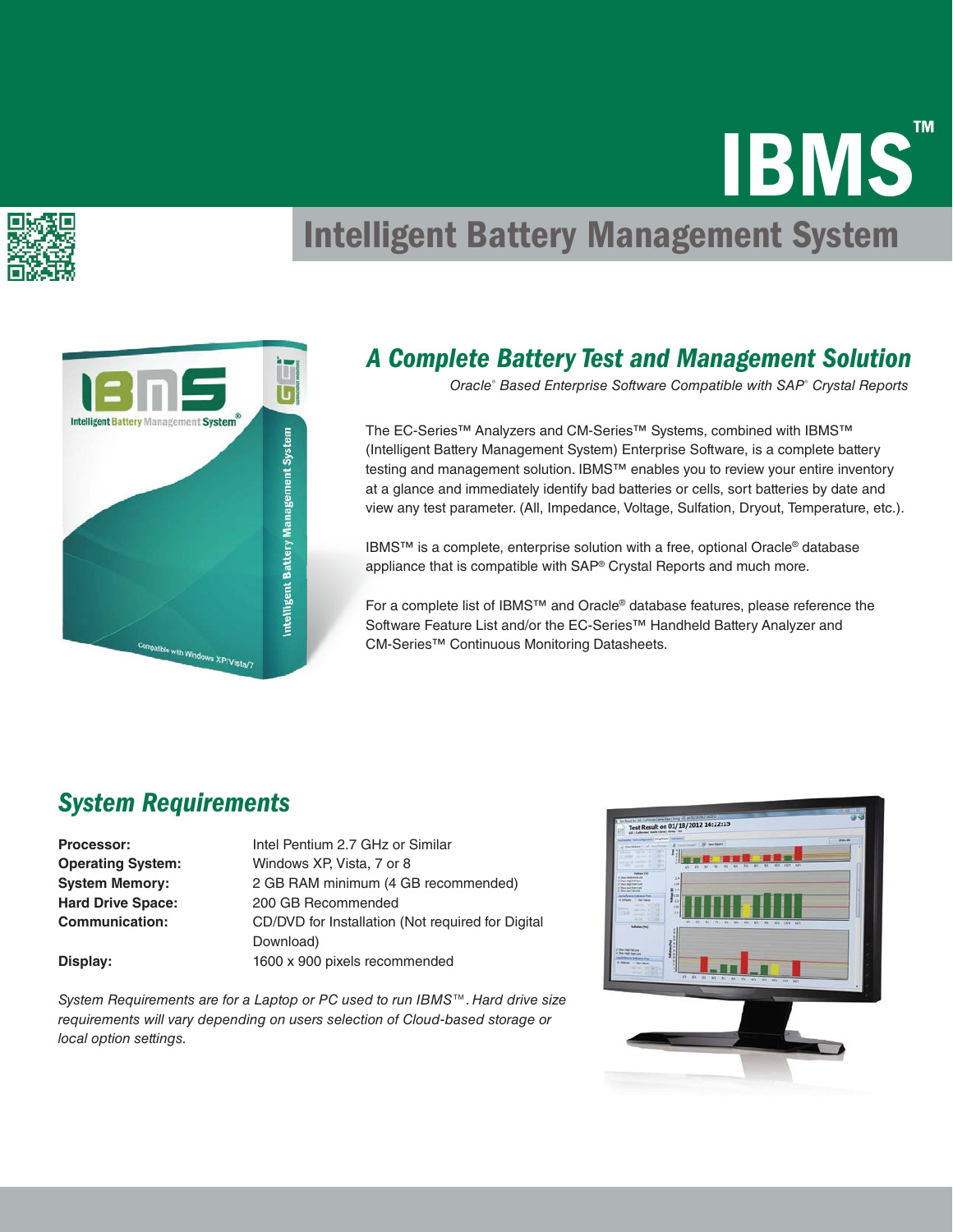#### *Software Feature List*

| <b>IBMS MAIN FEATURES</b>                                  |                                                                                                                                                                                                                                                                                                                                                                                                                                                                                                      |
|------------------------------------------------------------|------------------------------------------------------------------------------------------------------------------------------------------------------------------------------------------------------------------------------------------------------------------------------------------------------------------------------------------------------------------------------------------------------------------------------------------------------------------------------------------------------|
| <b>Inventory Overview</b>                                  | Immediate view of fault conditions with individual batteries or cells. Rapidly review hundreds of<br>battery strings with a glance.                                                                                                                                                                                                                                                                                                                                                                  |
| <b>Advanced Report Generation</b>                          | String and Cell History Reporting for Impedance, Voltage, Sulfation, Dryout, Temperature and Other.<br>Export to PDF format. View your results as Impedance or Admittance (Conductance) in IBMS™.<br>Our free Oracle® Appliance is compatible with SAP® Crystal Reports.                                                                                                                                                                                                                             |
| Define & Setup<br><b>Inventory Structure</b>               | Define your inventory structure - Company, Region, Site, String, Battery, Cell. Personalize the<br>naming of batteries and cells to your industry standards, and change the names of the inventory<br>levels to fit your personal and company requirements.                                                                                                                                                                                                                                          |
| <b>Rapid Configurations</b>                                | Use IBMS™ to setup the configuration of Battery Types, Alarm Settings, String Configurations<br>General Test Settings & Inventory Configurations.                                                                                                                                                                                                                                                                                                                                                    |
| Basic & Advanced<br>Views                                  | Select between Basic and Advanced user settings (views). The Advanced user view allows for<br>advanced functions such as Baseline Adjustment.                                                                                                                                                                                                                                                                                                                                                        |
| U.S. & European<br>Conventions and<br>Language Modules     | Select between U.S. and European conventions such as Date, Temperature (°F/°C), and others.<br>Various Language Modules available - French, Spanish, German.                                                                                                                                                                                                                                                                                                                                         |
| Automated<br><b>Baseline Adjustment</b>                    | Use our patent pending baseline adjustment tool for adjusting the baseline values of batteries and<br>cells in new and aged strings. Our patent pending algorithms rapidly calculate correct impedance,<br>sulfation and dryout baseline values so you don't have to guess anymore.                                                                                                                                                                                                                  |
| Rapid Database Backup                                      | Backup your entire IBMS™ database at any time using the Backup Data feature. Sync to the Cloud<br>using our Free Optional Oracle® Database Sync feature.                                                                                                                                                                                                                                                                                                                                             |
| Data Export                                                | Export Test Results and Configurations effortlessly to Microsoft Excel or XML formats. Also export<br>in IBMS™ format and re-import into any other IBMS™ Continuous Monitoring System database.                                                                                                                                                                                                                                                                                                      |
| Data Import                                                | Import Test Results and Configurations from other devices and other IBMS™ installations.                                                                                                                                                                                                                                                                                                                                                                                                             |
| <b>Event Handling</b>                                      | Automated notifications via SMS and E-mail for critical events (alarm conditions).                                                                                                                                                                                                                                                                                                                                                                                                                   |
| <b>Firmware Updates</b>                                    | Automated firmware updates via the internet and IBMS™ Enterprise Software. Firmware updates<br>carry the latest features for your System.                                                                                                                                                                                                                                                                                                                                                            |
| Rapid Online<br><b>Feature Activation</b>                  | Purchase and activate new features for your System using IBMS™ Software and our Online Feature<br>Activation Server. Upgrade at the click of a button from the CM1000™ to the CM2000™ System.<br>Trial features may be activated for testing.                                                                                                                                                                                                                                                        |
| CM-Series™ Data Sharing                                    | Test results, configurations and data may be shared between the EC-Series™ Handheld Analyzers<br>and the CM-Series™ Continuous Monitoring (CM1000™ and CM2000™) Systems. Data from both<br>systems are aggregated into one database (repository) for easy access. Since data from both<br>Systems are interoperable, switching back and forth or upgrading to Continuous Monitoring is<br>seamless at any site or across your entire organization.                                                   |
| Local and Remote<br>(Enterprise)<br>Database Setup Options | Local and remote (Enterprise) database setup options. Switch between local and remote database<br>at the click of a button. Access your remote database through any internet connection. Multiple<br>users may access the same database simultaneously. Users may setup and configure multiple<br>remote or local databases. Sync to the Cloud and / or use our Oracle®-based Enterprise feature at<br>no additional cost. Our Oracle® Enterprise Appliance is compatible with SAP® Crystal Reports. |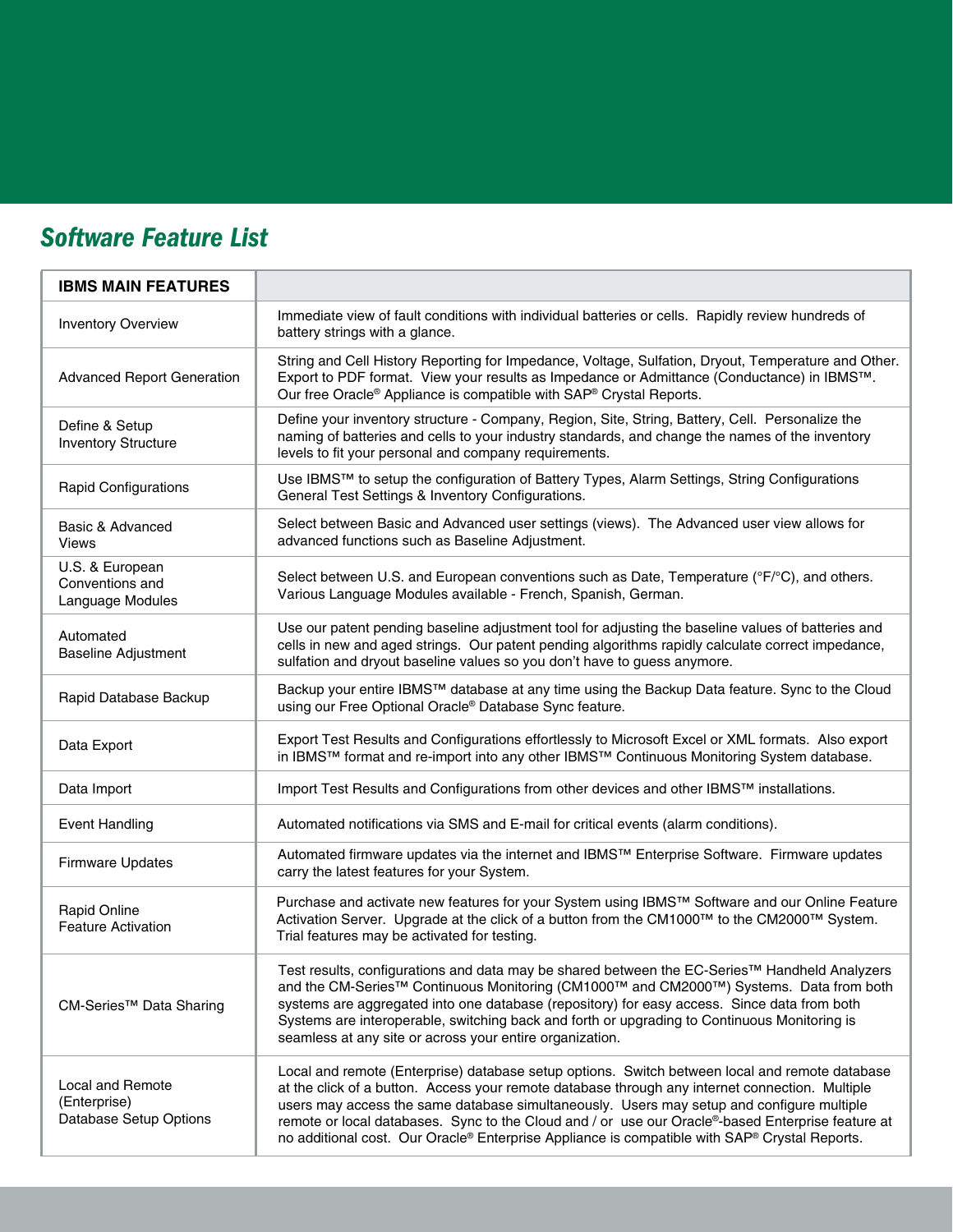## Accessories



#### replacement parts, and more...



#### *Spare Parts and Accessories*

The EC-Series™ Analyzers and CM-Series™ Systems are supplied as a kit with standard accessories. All kit accessories and optional accessories can be found in our Product Catalog at www.globalei.com/where-to-buy/gei-sales or on our Online Store at www.globalei.com/bms.

We also supply replacement parts, optional software/firmware modules (which increase the EC-Series™ Analyzers and CM-Series™ Systems functionality and utility), as well as extended warranties, calibration certificates and other materials for Global Energy Innovations' products. For a detailed list of all available items, please visit our Online Store or download our Product Catalog.

Please visit your local Distributor or Representative, our Online Store or contact our Sales Group to review a complete list and order these Accessories, Parts and other materials.

We supply a host of Fluke® accessories with the EC-Series™ Handheld Battery Analyzers. If you find an accessory that you would like to use with the EC-Series™ Analyzer and cannot find it at our Online Store, please do not hesitate to contact your local Distributor or Representative or our Technical Support Group for compatibility and up-to-date accessory information.

#### *How to Order*

For all Global Energy Innovations direct sales of accessories only, please contact us at our US Headquarters. For the sale off all other Global Energy Innovations' products, please contact your local Distributor or Representative. Please send all requests for quotes and purchase orders via e-mail or facsimile.

#### *Contact Information*

#### **Global Energy Innovations, Inc.**

2901 Tasman Drive, Suite 111, Santa Clara, California 95054 Telephone: +1.415.354.5688 Facsimile: +1.415.354.5738 E-mail: mail@globalei.com